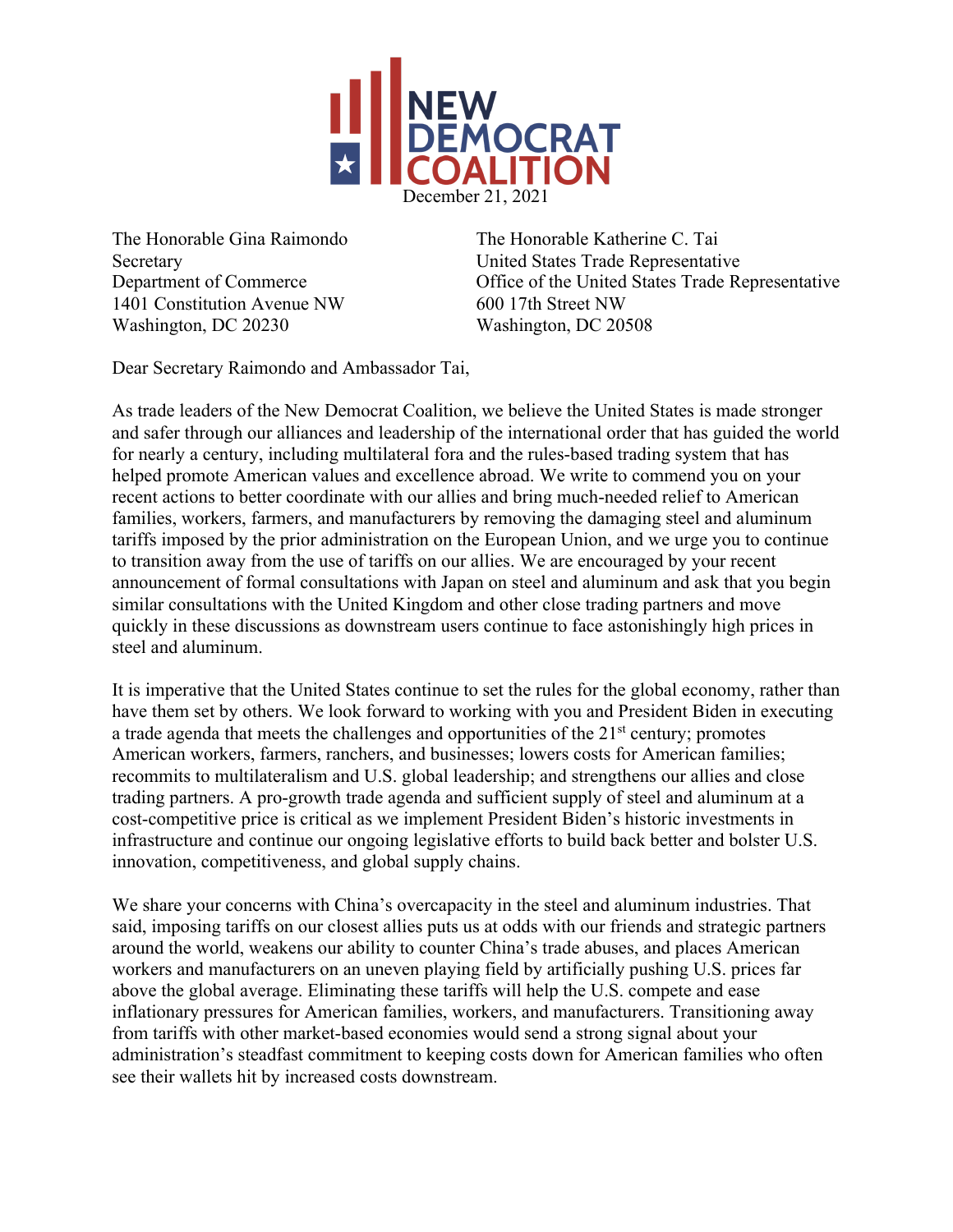We continue to share your belief that a multilateral approach is needed to counter the market distortions in the steel and aluminum industries stemming mainly from China. The go-it-alone approach preferred by the prior Administration through an indiscriminate use of the Section 232 authorities has failed to stem overcapacity challenges in steel and aluminum and has weakened our own allies and trading partners. Instead, we should build on the progress made with the European Union by taking steps toward removing steel and aluminum tariffs on our closest trading partners, while also working in tandem with our allies toward more effectively countering China's abuses.

As members of the New Democrat Coalition's Trade Taskforce, we are committed to pursuing a strong trade policy that prioritizes American workers, farmers, ranchers, consumers, and businesses through economic growth, multilateralism, and a pro-growth trade agenda that strengthens our strategic partnerships across the globe, opens new markets to U.S. products, and creates American jobs. We ask that you continue to work with us, consider our recommendations, and keep Congress informed of developments on these priorities as you work to revitalize U.S. trade leadership and relationships.

Sincerely,

n Kind

Rep. Ron Kind Co-Chair, Trade Task Force New Democrat Coalition

Franc Helauw

Rep. Lizzie Fletcher Co-Chair, Trade Task Force New Democrat Coalition

Rep. Suzan DelBene Chair New Democrat Coalition

Rep. Scott Peters Vice-Chair New Democrat Coalition

Shoey El las

Del. Stacey E. Plaskett Leadership Member New Democrat Coalition

Rep. Kathy Manning Freshman Leadership Representative New Democrat Coalition

Rep. Derek Kilmer Chair Emeritus New Democrat Coalition

rodley fortif hnede

Rep. Bradley S. Schneider Leadership Member New Democrat Coalition

Rep. Donald S. Beyer Jr. Trade Task Force Member New Democrat Coalition